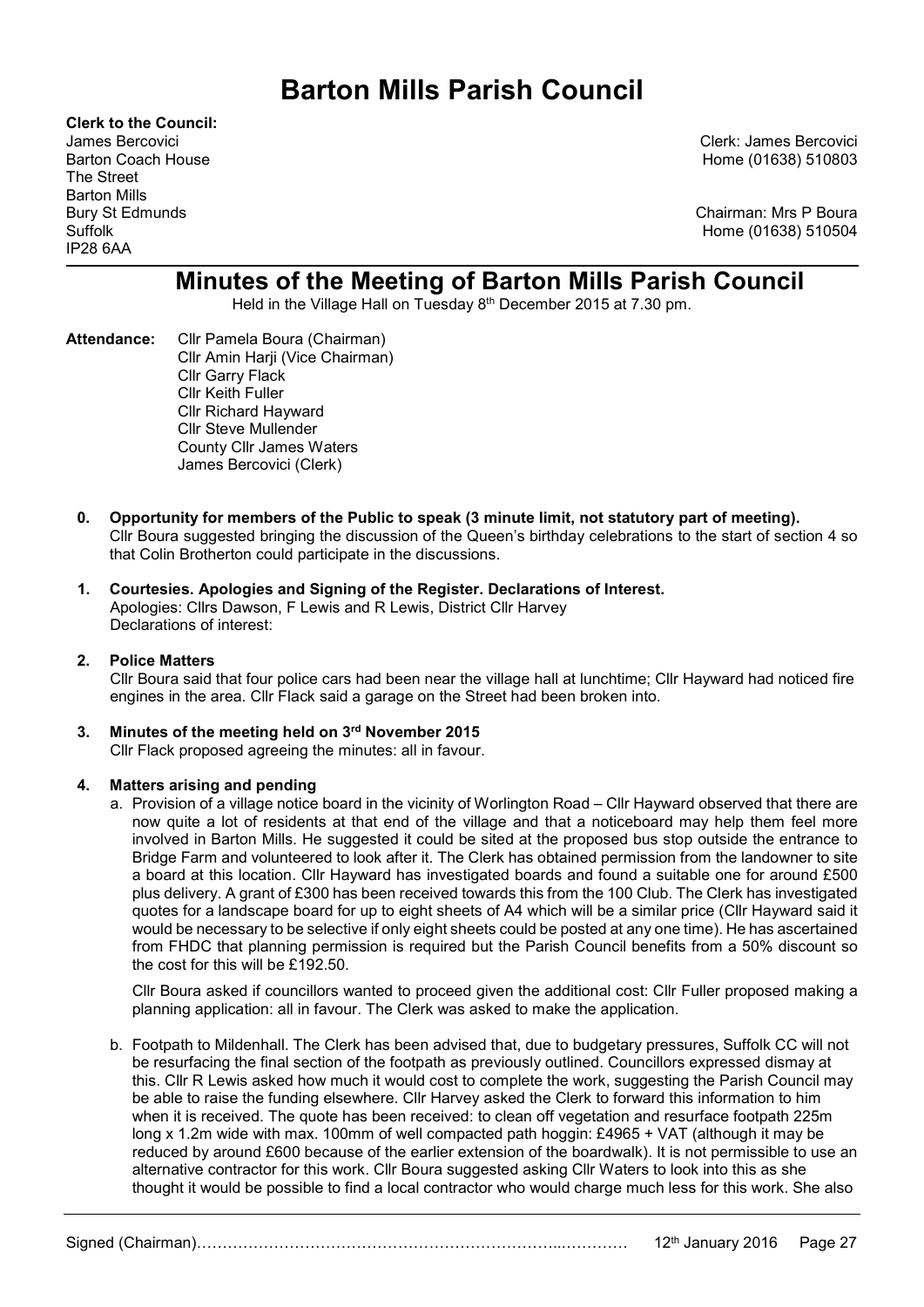wondered whether the cost could be shared between the County, District, Mildenhall and Barton Mills (and suggested the 100 Club could be approached). Cllr R Lewis thought the Parish Council should look for alternative sources of funding. Cllr Harvey suggested the Community Support Grant run by West Suffolk councils. Cllr F Lewis had asked SALC officers if they know of any grants that may be available. They recommended approaching Cllr Waters – the Clerk said he would chase this up (also, whether there was a possibility of using an alternative contractor). SALC also suggested applying for lottery grants. The Clerk said he would look into this.

Cllr Waters advised there is no money available at present. Cllr Fuller asked why the project has lost funding; Cllr Waters said this is not the case. Cllr Fuller said the project is only half-completed as the path is not suitable for many users. Cllr Hayward agreed, pointing out that it is unsuitable for motorised wheelchair users for whom this would be the only viable path to the shops in Mildenhall. The Clerk reminded Cllr Waters that the Parish Council needs to know if there is a way it can use a local contractor. Cllr Waters said he would investigate this and also whether there is any money available at Forest Heath.

c. The Queen's  $90<sup>th</sup>$  birthday. A meeting was held on 21<sup>st</sup> October following an earlier suggestion by the Parish Council that celebrations could take the form of a one-day street party with a marquee and band on the field in the evening of Saturday 11<sup>th</sup> June. The Clerk has provisionally booked the village hall and a 6m x 12m marquee (£295 from First Choice) for this date. Cllr Boura asked if the Parish Council would pay for the hall hire for the meeting, cost £9; this was agreed. She said six residents, including three councillors, had attended the meeting. Cllr F Lewis provided the background to the meeting and said various suggestions had been made including a picnic tea party on the Saturday afternoon which could include a children's entertainer, followed by a music night. She asked if the Parish Council would sponsor the event and provide some money so that it would come under the banner of the Parish Council rather than any other organisation. Cllr Harji suggested limiting the funding to £1,000. Cllr F Lewis reminded councillors of the prize draw which had raised around £600 for the Diamond Jubilee celebrations but had required a lot of organisation. Cllr Boura offered to organise this. Cllr Flack knew of a local band who would charge £300 for the evening. Cllr Dawson offered to compile a list of local bands for the next meeting and asked if she could advertise this opportunity in the Barton Miller. The Clerk advised the meeting that Cllr Dawson had not had any response to the advertisement but that a couple of bands had expressed interest.

Colin Brotherton said he had approached the Guinness Book of Records as he hoped Barton Mills could become the village with the highest proportion of people attending an event. The organisation had shown interest but not, he said, the village. His other idea was to purchase a beacon which could be lit as a focus of the evening. Cllr Harji asked how much this would cost. The Clerk said Cllr Dawson had found one online for £865 plus delivery. Cllr Flack asked where it would be positioned; Cllr Hayward said it would have to be on the edge of the field. Cllr Boura liked the idea of a permanent memorial to the occasion. Cllr Hayward expressed concern about the public liability of the manufacturer. Cllr Boura proposed a maximum budget of £500 for this and suggested that if the balance could not be raised, the project would be cancelled: all in favour. Cllr Waters said he would match this.

d. 30mph flashing sign. The Clerk has contacted the Highways Department about being included in a VAS scheme as an independent member. There are a number operational in Suffolk, and it might be that they have another group into which Barton Mills could integrate rather than joining in with Worlington which is part of a group of five villages now. It was suggested that Red Lodge may be a suitable partner although the speed bumps there may render a VAS scheme unnecessary. However, Worlington has confirmed that their sign can be available to Barton Mills for the second week in their rotation and advised that someone needs to be responsible from Barton Mills for placing the sign out and for return to Worlington in time for their third week.

Cllr Hayward volunteered to be a coordinator for this. Cllr Fuller said it should not fall on one person and said he would be willing to be part of a rotation. He said the locations would need to be agreed. The Clerk said he would find out more and contact Cllrs Hayward and Fuller with more information.

e. Defibrillator. The cost of a defibrillator is between £1400 and £2200. Cllr Boura suggested the 100 Club could be approached. Cllr R Lewis agreed this could be invaluable for the village and said he would ask Barry Klatt for permission to keep the phone box where it is. Cllr R Lewis observed that the phone box is still in use. The Clerk suggested this was probably because it is cheaper for BT to maintain it as a working telephone box than to decommission it. Cllr F Lewis expressed concerns about the security of the defibrillator; Cllr Boura explained how the scheme works. Cllr Boura had asked the Clerk to ascertain whether there is support for this within the community via the Barton Miller. Cllr R Lewis said someone had already approached him saying it is a good idea. Cllr Flack questioned its merits, suggesting doctors' opinions should be sought. Cllr F Lewis suggested the church porch as a possible location as it is always unlocked; Cllr Harvey thought a telephone connection is necessary. Cllr Boura suggested possible ways of raising funds including a barbeque and fundraising at the Bell (given its proposed location). Cllr Hayward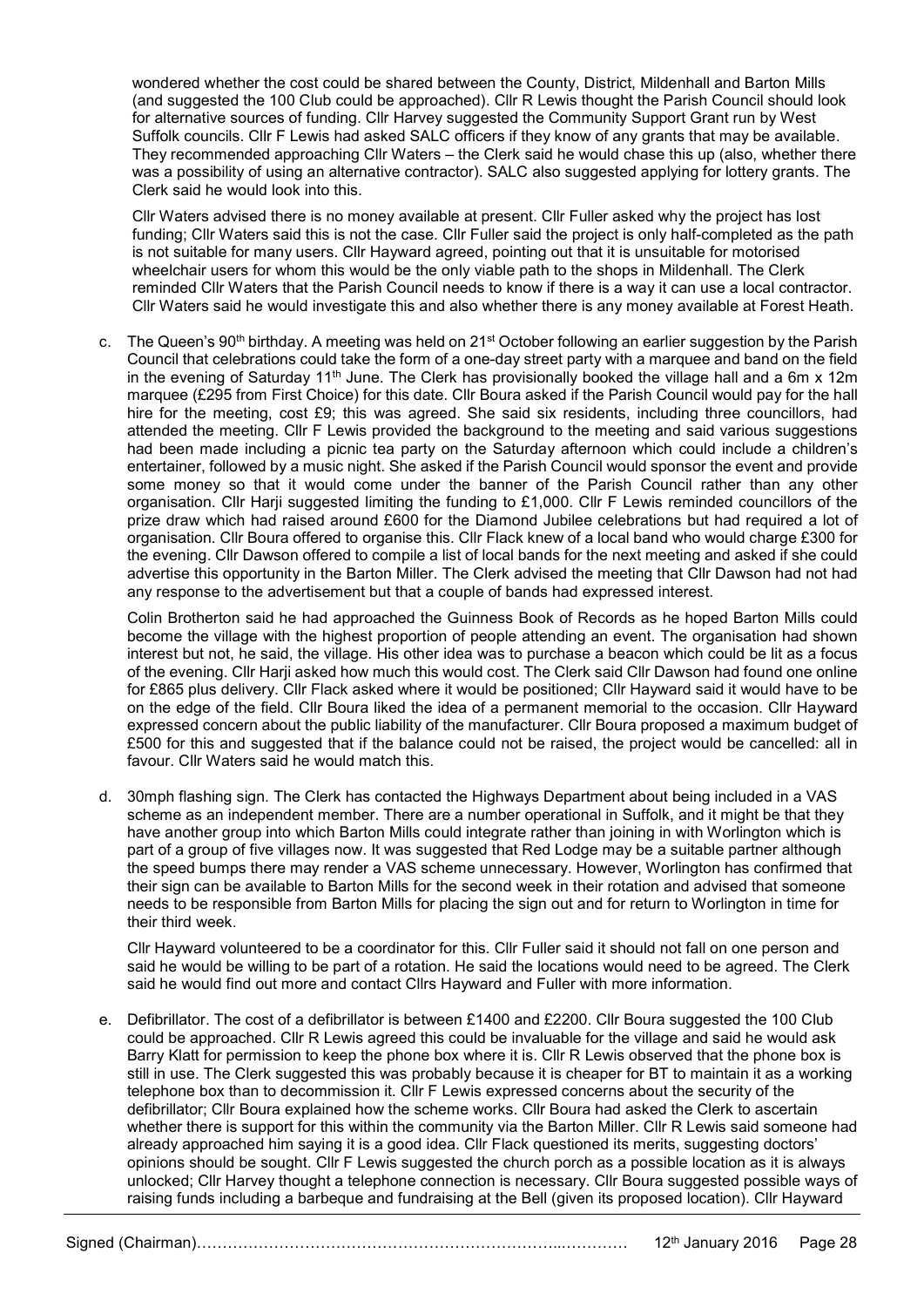asked how people would know about the defibrillator; they would be told of its location when they make an emergency call. Cllr Dawson enquired if there is an ongoing cost; the Clerk was unaware and Cllr Harvey thought not. Cllr Boura said BT sponsors the provision of electricity where phone boxes are used.

Cllr Boura said it would be necessary to approach BT formally about this. The Clerk said a budget would need to be agreed; Cllr Boura suggested the Bell might be persuaded to spearhead a fundraising campaign or that the solstice event could possibly raise money towards this. Cllr Harji asked if Barry Klatt was willing to site the defibrillator in the phone box; Cllr Boura advised that Cllr R Lewis had discussed this with Barry Klatt and said this was not a problem. The clerk was asked to obtain more information from the Community Heart Beat Trust

- f. Proposed pavement sign. Cllr Mullender had proposed a sign to advertise meetings. He said he had the frame and base and that appropriately worded vinyl stickers were all that would be necessary. Cllr R Lewis said these could be ordered in Mildenhall. Cllr Boura said the wording would have to be decided. Cllr Mullender confirmed he has the frame and base but may need the hanging section. He said he would have a proper look at this.
- g. Update on Hastoe hedge and dead trees in Manor View and Church Meadow. Sam Russell of Hastoe has advised that he is awaiting budget approval from the Regional Manager to get this tidied up after getting quotes in; the Clerk has identified that the dead trees are on county-owned land and is awaiting a response from Guy Smith. Cllr Boura advised that the Church Meadow tree is the fourth/last tree on the left.
- h. BMX jumps. The Clerk has advised councillors that the additional premium for insuring the jumps is £305.11 for the remaining portion of this year alone. Cllr Mullender offered to advertise them on eBay. The Clerk said he would find out how they were installed.

### 5. Reports from the County Councillor

Cllr Waters advised that improvements to signage and road markings at Fiveways would be looked at over the Christmas period. He said he had supported a defibrillator in Freckenham and would do so in Barton Mills. Cllr Hayward said there were trees across the footpath to Worlington; Cllr Boura said these could be reported on the Suffolk website. Cllr Fuller asked about Fiveways Farm; Cllr Waters said things move slowly with Highways and the Forestry Commission.

# 6. Finance - Standard Payments for approval (inc. VAT)

- a. £309.60 Clerk's net salary (November 2015) chq.
- b. £77.40 HMRC (PAYE November 2014) chq.

c. £22.04 Clerk's expenses (November 2014) - chq.

Cllr Mullender proposed agreeing the standard payments: all in favour.

### Special Payments for approval (inc. VAT)

- d. £26.35 F Lewis (Remembrance Day refreshments) chq.
- e. £37.50 (Remembrance Day wine) chq.
- f. £45 Barton Mills Village Hall (hall hire, July-September) chq.
- g. £825 Old Parsonage Garden Services (grass cutting, July-October) chq.

Cllr Fuller proposed agreeing the special payments: all in favour.

#### **Other**

Cllr Boura suggested the budget group should consider funding for the Queen's 90<sup>th</sup> birthday including the beacon, a defibrillator, tree works, grass protection for the corner of the field, picnic tables (from the Allotments Association), street lighting and a provision for the footpath works.

### 7. Planning.

Note - ITALICS: Parish Council comments passed to Forest Heath DC. Bold: Forest Heath DC decision

### General and for consideration:

a. DC/15/2200/VAR 26c Worlington Road – Proposed 9 no. dwellings and 1 no. B1 office unit without compliance with Condtion 25 of DC/14/2320/FUL to allow variation of dwelling types as detailed on revised plans. Cllr Fuller proposed no objection: all in favour.

### Awaiting Forest Heath decisions and pending appeals:

b. DC/15/1928/FUL Plot 4 (Sandfords Nursery) Newmarket Road – 1 No. two-storey dwelling with detached double garage. Cllrs R Lewis and F Lewis left the meeting for this item. Cllr Boura outlined the plans and